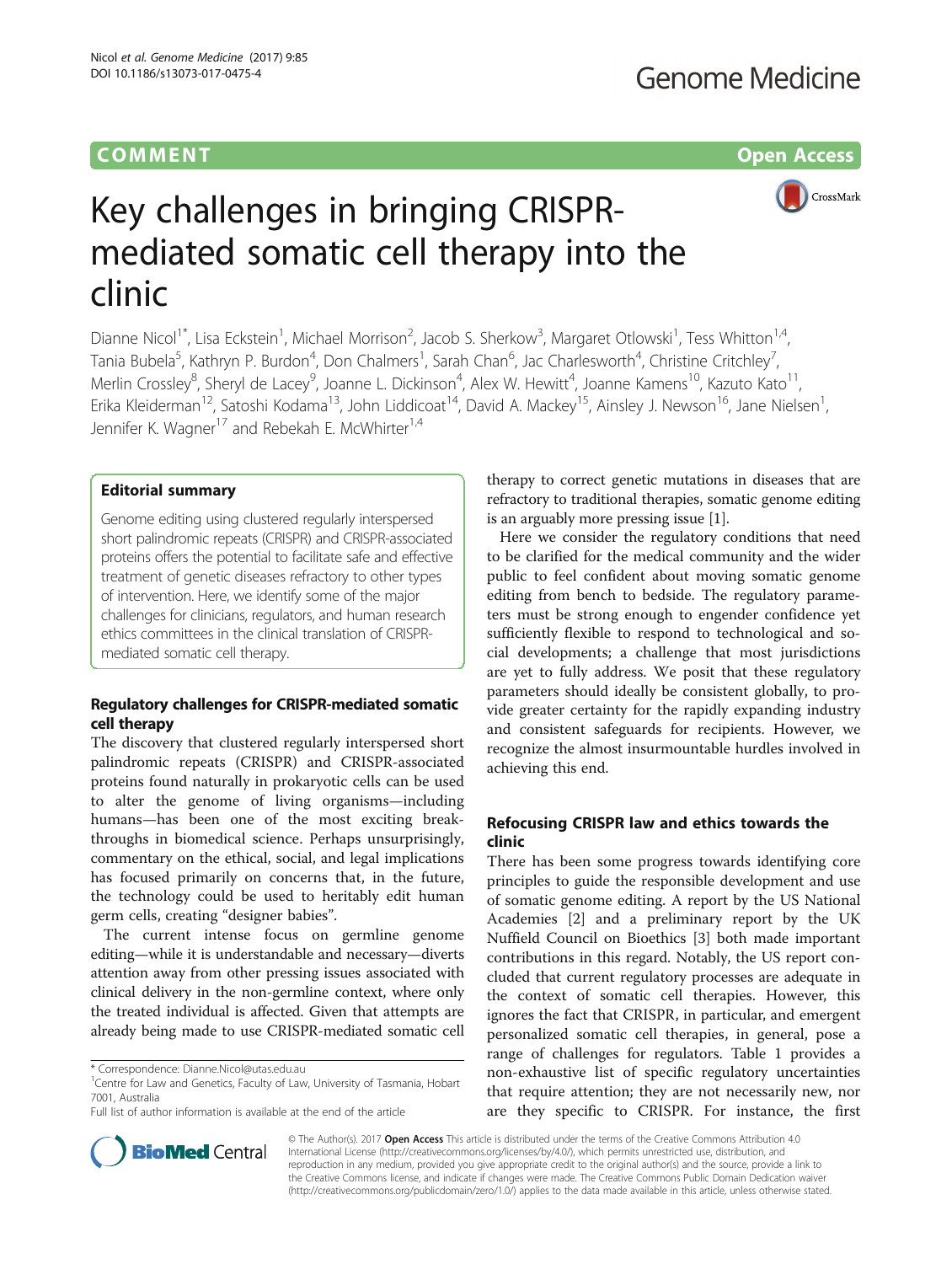<span id="page-1-0"></span>Table 1 Issues in applying existing review and approval processes to clustered regularly interspersed short palindromic repeats (CRISPR)-mediated genome editing

| Approval pathway                        | Issues to be resolved                                                                                                                                                                                                                                                                                                                                                                                                                                                                                                                                                                                                                                                                                                                                                                                                       |
|-----------------------------------------|-----------------------------------------------------------------------------------------------------------------------------------------------------------------------------------------------------------------------------------------------------------------------------------------------------------------------------------------------------------------------------------------------------------------------------------------------------------------------------------------------------------------------------------------------------------------------------------------------------------------------------------------------------------------------------------------------------------------------------------------------------------------------------------------------------------------------------|
| Drugs and medical devices               | Medical products generally go through some form of pre-market assessment to demonstrate clinical utility,<br>safety, and efficacy. Many jurisdictions have developed adaptive licensing schemes including "fast track"<br>approval, hospital exemptions, and compassionate use provisions that permit accelerated access to innovative<br>treatments where they address unmet clinical need. These schemes can be invaluable in building up an early<br>evidence base for promising but disruptive interventions, as many clinical CRISPR applications are likely to be,<br>but at present there is little coordination across jurisdictions about the criteria to access these schemes or<br>recognition of the evidence they generate.                                                                                    |
| Medical procedures                      | There is ambiguity over whether CRISPR-mediated genome-editing technology is characterized as a medical<br>product or procedure. This means it is unclear whether pre-market approval is required or whether, like surgical<br>procedures, early assessment should be governed by domestic professional societies and institutional funding.                                                                                                                                                                                                                                                                                                                                                                                                                                                                                |
| Patient-tailored precision<br>therapies | The high variability of biological manufacturing processes, where each batch can effectively be considered a<br>separate product, and the individual patient-focused nature of many cell and gene therapies challenges the<br>reliance on large-scale double-blind, placebo-controlled randomized controlled trials as the most relevant<br>model for producing evidence of clinical safety and efficacy. A significant issue for CRISPR is whether patient-<br>specific CRISPR constructs would each require separate approval or whether constructs with common<br>characteristics can be treated as a group.                                                                                                                                                                                                             |
| Exempted products                       | Not all medical products require requlatory approval. The exemption of human tissues and cells collected from<br>patients and returned to them after ex vivo treatment is one example. This exemption could, at least theoretically,<br>extend to certain CRISPR applications.                                                                                                                                                                                                                                                                                                                                                                                                                                                                                                                                              |
| Public versus private funding           | Different levels of protection may apply depending on whether the application is being developed by a publicly<br>or privately funded institution. In the United States, for example, submission of gene therapy proposals to the<br>recombinant DNA advisory committee (RAC) is only mandatory for research conducted at institutions receiving<br>National Institutes of Health funding. For gene therapy at private institutions, submission to the RAC is voluntary.<br>As public-private consortia become common tools for facilitating translational medicine, hard regulatory<br>boundaries between public and private actors are likely to stifle innovation rather than secure safety.                                                                                                                             |
| Technology-specific regulation          | Many nations have specific regulatory requirements for research involving transfer of genes (e.g., the RAC in the<br>United States, and the Office of the Gene Technology Regulator in Australia). Designed to respond to technologica<br>capabilities as they existed at the point of enactment, these laws do not necessarily address the demands of<br>fast-paced developments. In Europe, for example, there is confusion as to whether CRISPR-engineered organisms<br>count as "genetically modified organisms". Different European Union Member States classify clinical gene therapies<br>as either "contained use" or "deliberate release" of a genetically modified organism, meaning the same procedure<br>can be subject to different interpretations of the same European Union rules in different territories. |

European ex vivo gene therapy was approved for marketing in 2016, following prolonged clinical trials starting in 2000 [[4\]](#page-3-0). Many other gene and regenerative therapies are also currently under trial. The emergence and rapid uptake of CRISPR, and the promise it holds in the delivery of a broader range of somatic cell therapies, makes the discussion around the need to resolve regulatory uncertainities more pressing than ever.

Responses to the regulatory uncertainties outlined in Table 1 need to be nuanced and flexible. The dangers of overly rigid regulatory responses to emerging technologies (e.g., through "command and control" legislation) have been demonstrated; for example, Canadian and Australian legislative responses to reproductive cloning, 15 years on, prevent scientists from undertaking work on some forms of mitochondrial transfer in those countries, irrespective of the potential benefits. Given the difficulty in future-proofing, mechanisms for periodic review need to be included to ensure responsiveness to evolving understanding of novel technologies and re-evaluation of their harms and benefits. This may

help to prevent prematurely locking in regulatory parameters, which can otherwise remain untouched for generations, as has happened with the US Common Rule [[5\]](#page-3-0). In the context of genome editing, and of any other emergent personalized therapy, regulation must be sufficiently flexible and technologically adaptive to address new technological advances and applications as they arise.

# Broader stakeholder engagement in risk assessment

Quantifying the likely harms and benefits of novel, disruptive therapeutics such as genome editing will always involve considerable uncertainty. Within the permissible spectrum of CRISPR-mediated activities, rigorous regulatory approaches for risk and benefit assessment will be essential. This is not to assert that all regulatory insufficiencies require probing evaluations of their specific applicability and adequacy in respect of genome editing. Jurisdictions may legitimately set different thresholds for an acceptable risk–benefit ratio. Nonetheless, several features of any assessment process should be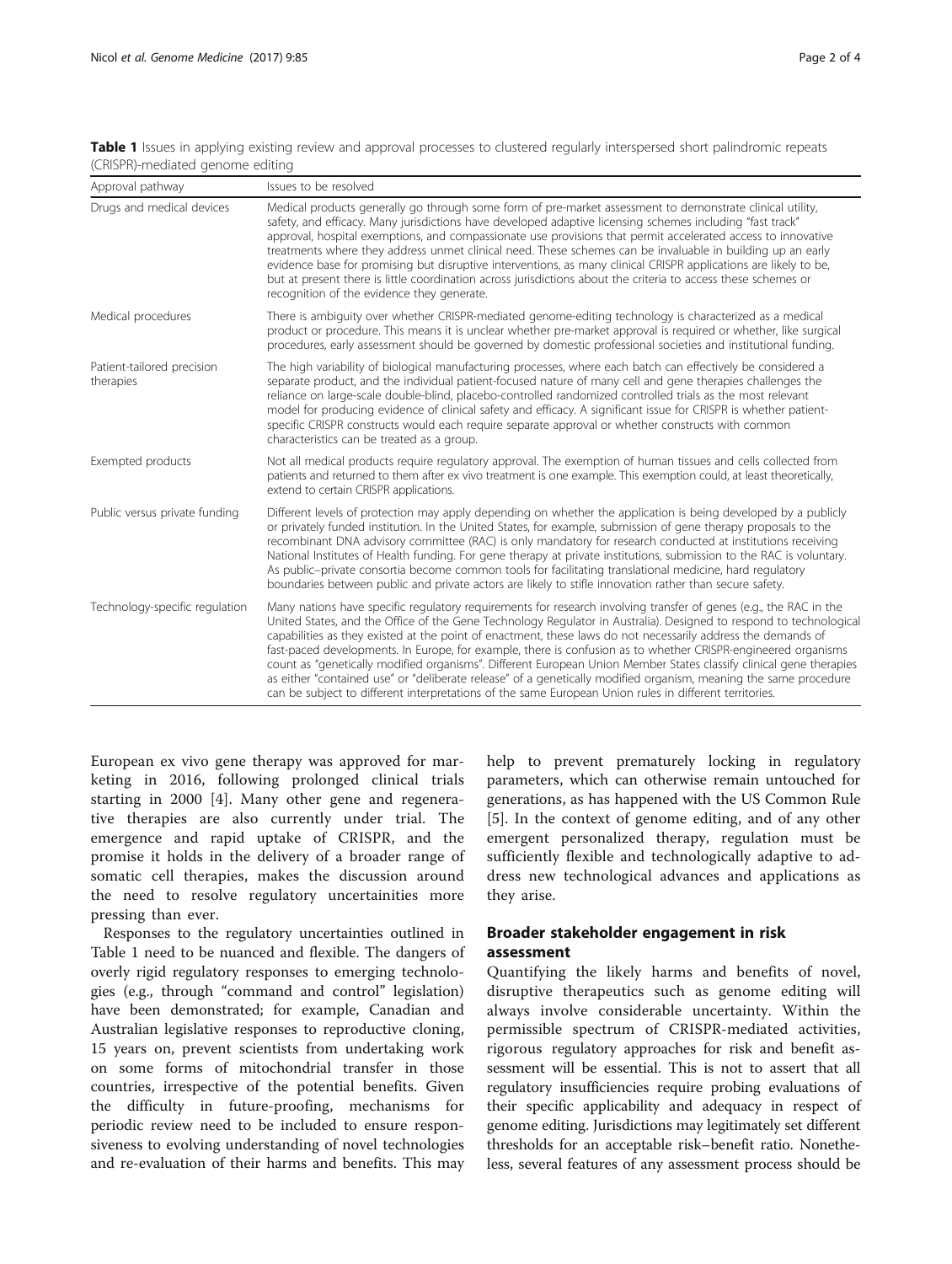universally required. In particular, regulatory processes must be grounded in adequate scientific expertise, but take into account social as well as technical aspects of risk.

We argue that it will be challenging for clinicians or regulatory agencies to navigate the risks and benefits of translating genome editing into the clinic by relying on expert judgement alone, and that broader consultation is required. Trials of CRISPR-mediated somatic cell therapies present an opportunity to engage a wider range of stakeholders, especially patients and patient groups, in determining the acceptable thresholds for risk and benefit. Ideally, this means not only considering what magnitude of risk is acceptable, but discussing which outcomes are taken into consideration, and what counts as harm or benefit, and to whom [\[6](#page-3-0)].

Regulators have traditionally shown reluctance to engage widely in the course of their risk–benefit assessments. National regulators of medical products, for example, often operate in conditions of secrecy, with the European Medicines Agency, the Japanese Pharmaceuticals and Medical Devices Agency, and the Australian Therapeutic Good Administration typically only publishing information about product reviews and the evidence on which they rest after they have made made their decision. By contrast, US Food and Drug Administration Advisory Committee meetings are open to public participation.

Human research ethics committees, which take responsibility for approving and monitoring clinical trials in most countries, present a greater opportunity for broad engagement. They are generally required to have a diverse membership base, including members who are not trained in science. Nonetheless, medical and scientific members have consistently been assessed as having a greater influence on committee decision-making than others, even where community-wide ethical issues are present [\[7](#page-3-0)]. And astonishingly, some research ethics codes (e.g., the US Common Rule [[5\]](#page-3-0)) expressly prohibit considering the potential long-term social implications of a research project.

Some programmes, such as the European Patients' Academy on Therapeutic Innovation and the US Professional Patient Advocate Institute provide training and support to enable patients to engage as advocates in the drug discovery process. But it remains unclear whether there will be longer-term institutional support for more direct involvement of patients and their representatives [[8\]](#page-3-0). Incorporating improved public and stakeholder engagement mechanisms will assist in future-proofing regulation. More work needs to be done to develop appropriate mechanisms for open and inclusive multi-stakeholder dialogue.

## Financial and intellectual property imperatives

Another complication in the further clinical development of CRISPR technology is the need to ensure that the financial benefits of clinical delivery outweigh the costs.

One way to reduce the large financial burdens associated with medical product reviews and approvals is to harmonize processes across countries. This means that if an approval is gained in one country, the same evidence can be used for approval in another (and perhaps even be automatically granted). Such harmonization would permit product development companies to reach economies of scale more quickly, reducing the cost of medical products and resulting in more favorable cost– benefit analyses. Although international harmonization is difficult to achieve, regulators should continue to work towards this goal, and considerable efforts have already been made in this regard.

Reimbursement is also a significant consideration. There are different national systems for evaluating whether a given intervention has adequate cost–benefit returns to make it worth paying for. This, when conducted by bodies like the UK National Institute for Health and Clinical Excellence, is sometimes regarded as the "fourth hurdle" of regulation. Glybera, the first gene therapy product to get European marketing authorization and approval, has recently been discontinued by its manufacturers following poor uptake by physicians resulting from cost recovery issues [\[9\]](#page-3-0).

Patent rights add yet another layer of complexity. The development of any new technology generally prompts a raft of patent filings. In the case of genome editing this has been accompanied by a prolonged patent dispute, which has implications for both commercial and clinical applications. To date, this dispute has been resolved differently in Europe and the United States, although further judicial proceedings are likely in both jurisdictions.

Issues surrounding patent ownership and validity feed into clinical delivery. After all, a product will only be developed and marketed if there is some prospect of recouping research and development costs. The temporary exclusivity provided by patents can facilitate this. Patents can also be used as tools to minimize social harm and maximize social benefit if owners are able to negotiate ethical terms into patent license agreements. By contrast, delegation by owners to a small number of surrogate licensors—who may themselves be in competition with other developers—has the potential to create bottlenecks in rapidly developing fields [\[10](#page-3-0)]. In addition, patent licenses that incorporate significantly different terms for public and private end users may cause problems for academic–industry partnerships working to develop innovative CRISPR therapeutics. Ambiguities in the patent landscape surrounding CRISPR are likely to further confuse clinical translation pathways.